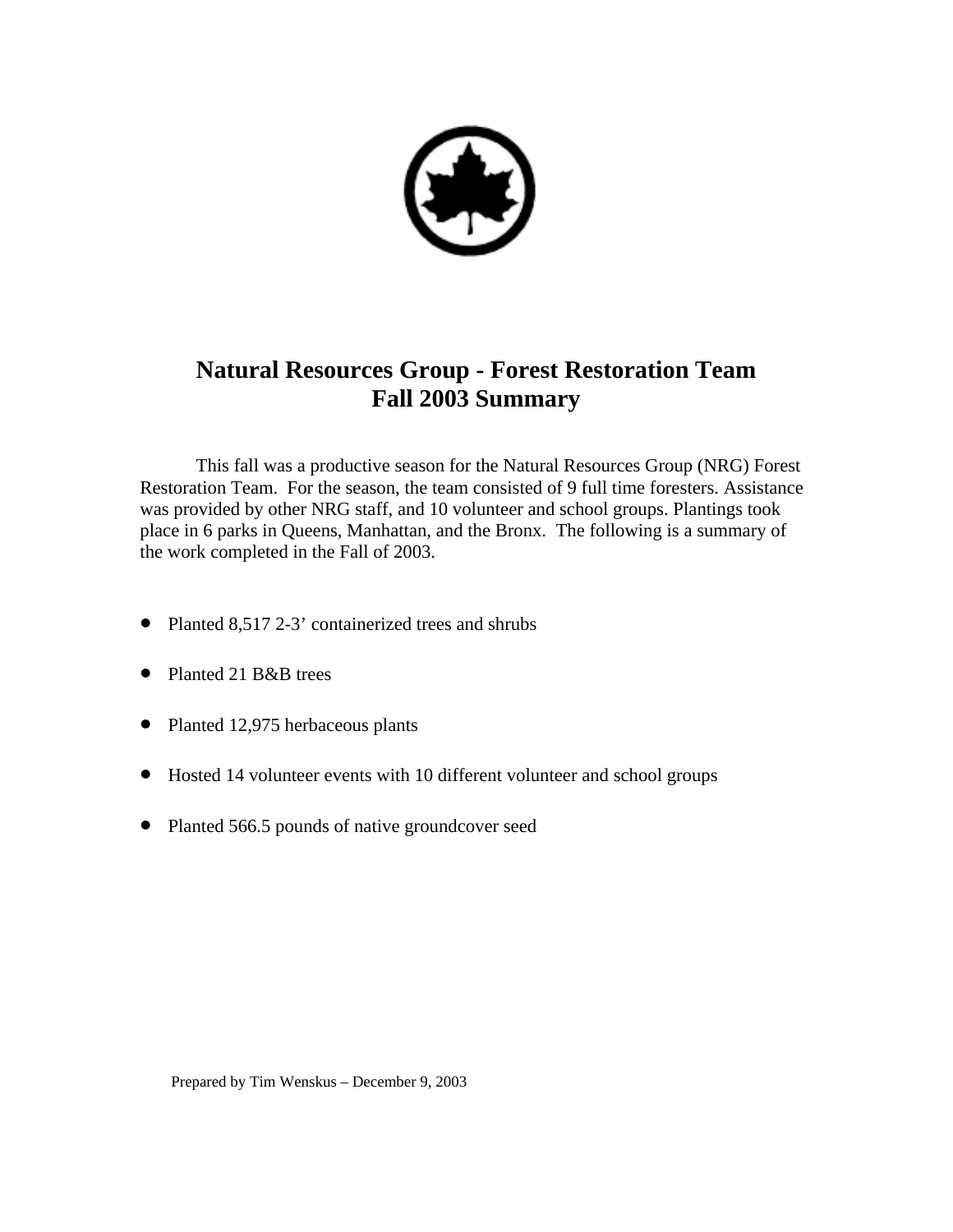# **Natural Resources Group Forest Restoration Team Planting Report Fall 2003**

# **I. Tree Plantings**

During the Fall 2003 planting season, the Natural Resources Group (NRG) Forest Restoration Team planted a total of **8,538** trees and shrubs, comprised of 8,517 containerized trees and shrubs, and 21 balled and burlaped trees. These plantings, containing 29 species, took place throughout 5 different parks in 3 boroughs. The majority were 2-3 foot containerized plants.

### **A. Containerized Plantings by Park**

| Alley Pond Park – Queens     | 2,908 containerize |
|------------------------------|--------------------|
| Inwood Hill Park - Manhattan | 2,158 containerize |
| Riverdale Park – Bronx       | 1,723 containerize |
| Bronx River – Bronx          | 1,263 containerize |
| Seton Falls Park – Bronx     | 466 containerize   |

- ed trees and shrubs
- Indeed trees and shrubs
- d trees and shrubs
- ed trees and shrubs
- ed trees and shrubs

### **TOTAL 8,517 Trees and Shrubs**

#### **B. Containerized Plantings by Species**

- 1,394 Northern red oak (*Quercus rubra*)
- 967 Tulip poplar (*Liriodendron tulipifera*)
- 829 Spicebush (*Lindera benzoin*)
- 565 Black birch (*Betula lenta*)
- 532 Black oak (*Quercus velutina*)
- 465 Red maple (*Acer rubrum*)
- 416 Elderberry (*Sambucus canadensis*)
- 396 Sugar maple (*Acer saccharum*)
- 384 Pin oak (*Quercus palustris*)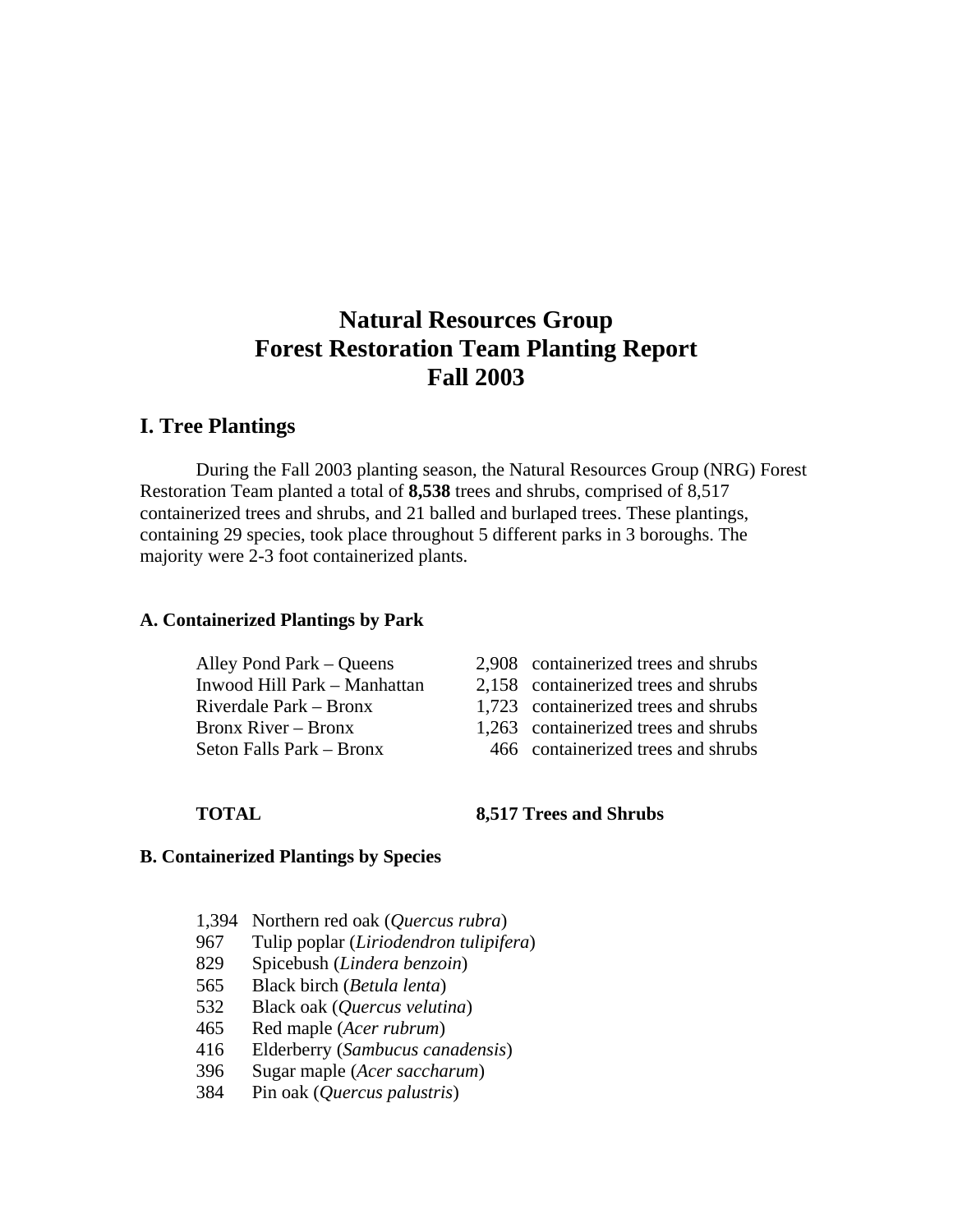- 357 Chestnut oak (*Quercus prinus*)
- 295 White oak (*Quercus alba*)
- 270 Red-osier dogwood (*Cornus sericea*)
- 264 White ash (*Fraxinus americana)*
- 213 Silver maple (*Acer saccharinum*)
- 208 American sycamore (*Platanus occidentalis*)
- 205 Grey-twig dogwood (*Cornus racemosa*)
- 200 Silky dogwood (*Cornus amomum*)
- 192 Black chokeberry (*Aronia melanocarpa*)
- 152 Green ash (*Fraxinus pensylvanica*)
- 90 Sweetgum (*Liquidamber styraciflua*)
- 74 River birch (*Betula nigra*)
- 17 Arrowwood viburnum (*Viburnum dentatum*)
- 17 Black walnut (*Juglans nigra*)
- 16 Eastern white pine (*Pinus strobus*)
- 10 Flowering dogwood (*Cornus florida*)

## **TOTAL 8,517 Containerized Trees and Shrubs**

### **C. Balled and Burlaped Plantings by Park**

| Bronx River – Bronx          | 12 trees |
|------------------------------|----------|
| Riverdale Park – Bronx       | 7 trees  |
| Inwood Hill Park – Manhattan | 2 trees  |

### **TOTAL 21 Trees**

### **D. Balled and Burlaped Plantings by Species**

- 7 American sycamore (*Platanus occidentalis*)
- 6 Willow oak (*Quercus phellos*)
- 3 Green ash (*Fraxinus pensylvanica*)
- 3 Honeylocust (*Gleditsia triacanthos*)
- 1 Red oak (*Quercus rubra*)
- 1 Scarlet oak (*Quercus coccinia*)

**TOTAL 21 Trees**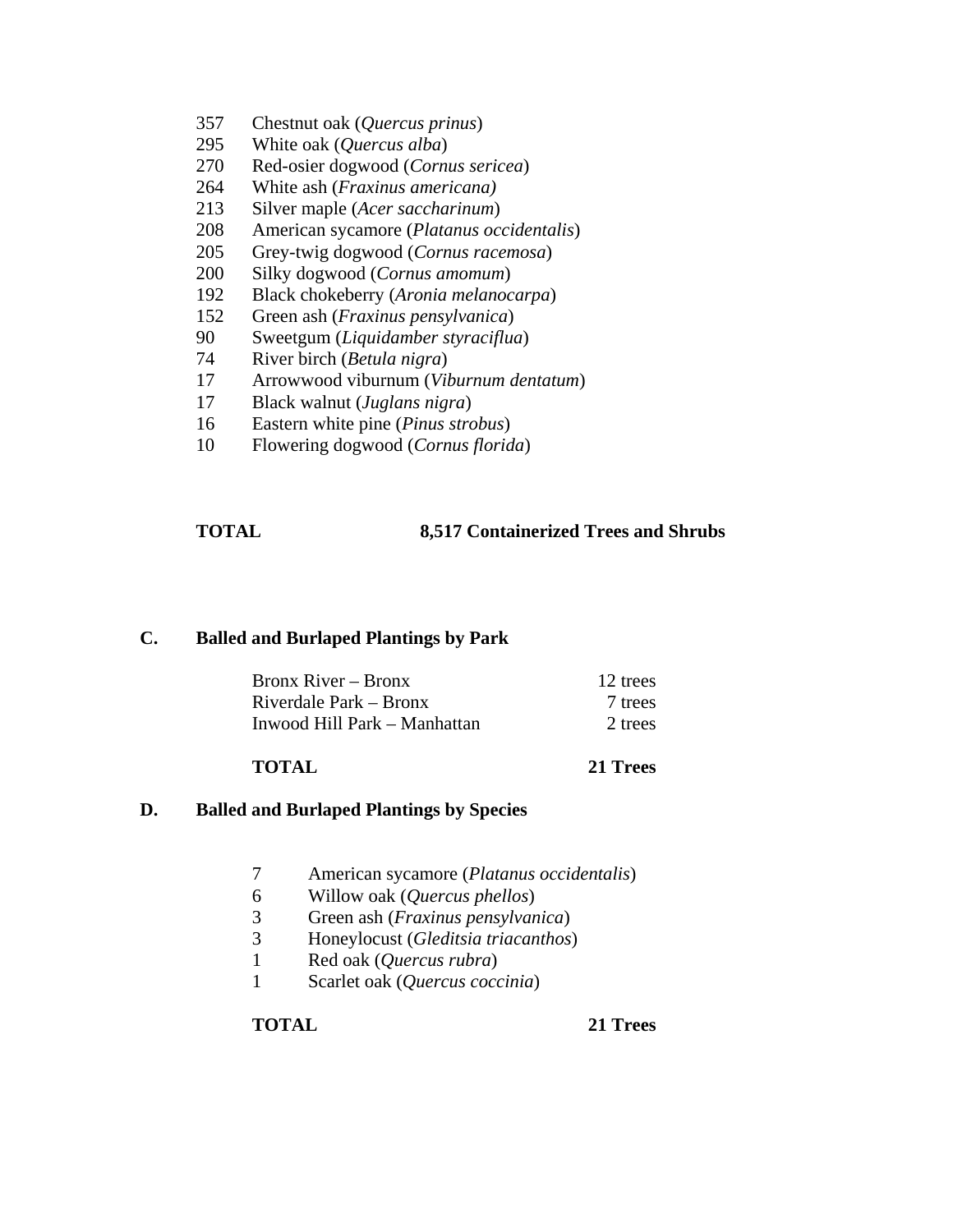## **II. Groundcover Plantings**

 During the Fall 2003 planting season, NRG Forest Restoration staff planted a total of 12,975 herbaceous groundcover plants, representing 23 species. Groundcover root systems reduce sedimentation and non-point source pollution by stabilizing steep, eroded slopes and streambanks. Cribbing and jute or coir mats temporarily stabilize the slope and groundcover vegetation is planted through the mat. The mats and cribbing eventually biodegrade as the root systems become established. The majority of these plants were  $2\frac{1}{2}$ " by 2 ½ " plugs, however, 1,880 1-quart size plants are included in the total.

#### **A. Groundcover Planting Totals by Park**

| Riverdale Park – Bronx       | 5,257 plants   |
|------------------------------|----------------|
| Inwood Hill Park – Manhattan | $3,677$ plants |
| Seton Falls Park – Bronx     | $1,404$ plants |
| Alley Pond Park - Queens     | $1,257$ plants |
| <b>Bronx River – Bronx</b>   | $1,008$ plants |
| Riverside Park – Manhattan   | 372 plants     |
|                              |                |

**TOTAL 12,975 Groundcover Plants** 

#### **B. Groundcover Planting Totals by Species**

- 1,717 Heart leaf aster (*Aster cordifolia*)
- 1,311 Virginia creeper (*Parthenocissus quinquefolia*)
- 1,266 Path rush (*Juncus tenuis*)
- 1,154 White wood aster (*Aster divaricatus*)
- 1,081 Blue stemmed goldenrod (*Solidago caesia*)
- 1,040 White snakeroot (*Eupatorium rugosum*)
- 797 Fringed sedge (*Carex crinita*)
- 744 Poverty oatgrass (*Danthonia spicata*)
- 700 Pennsylvania sedge (*Carex pensylvanica*)
- 576 Rough avens (*Geum virginianum*)
- 470 Deertongue grass (*Panicum clandestinum*)
- 320 White avens (*Geum canadense)*
- 312 Arrow arum (*Peltandra virginica*)
- 312 Flattened oatgrass (*Danthonia compressa*)
- 294 Swan's sedge (*Carex swanii*)
- 250 Indian grass (*Sorghastrum nutans*)